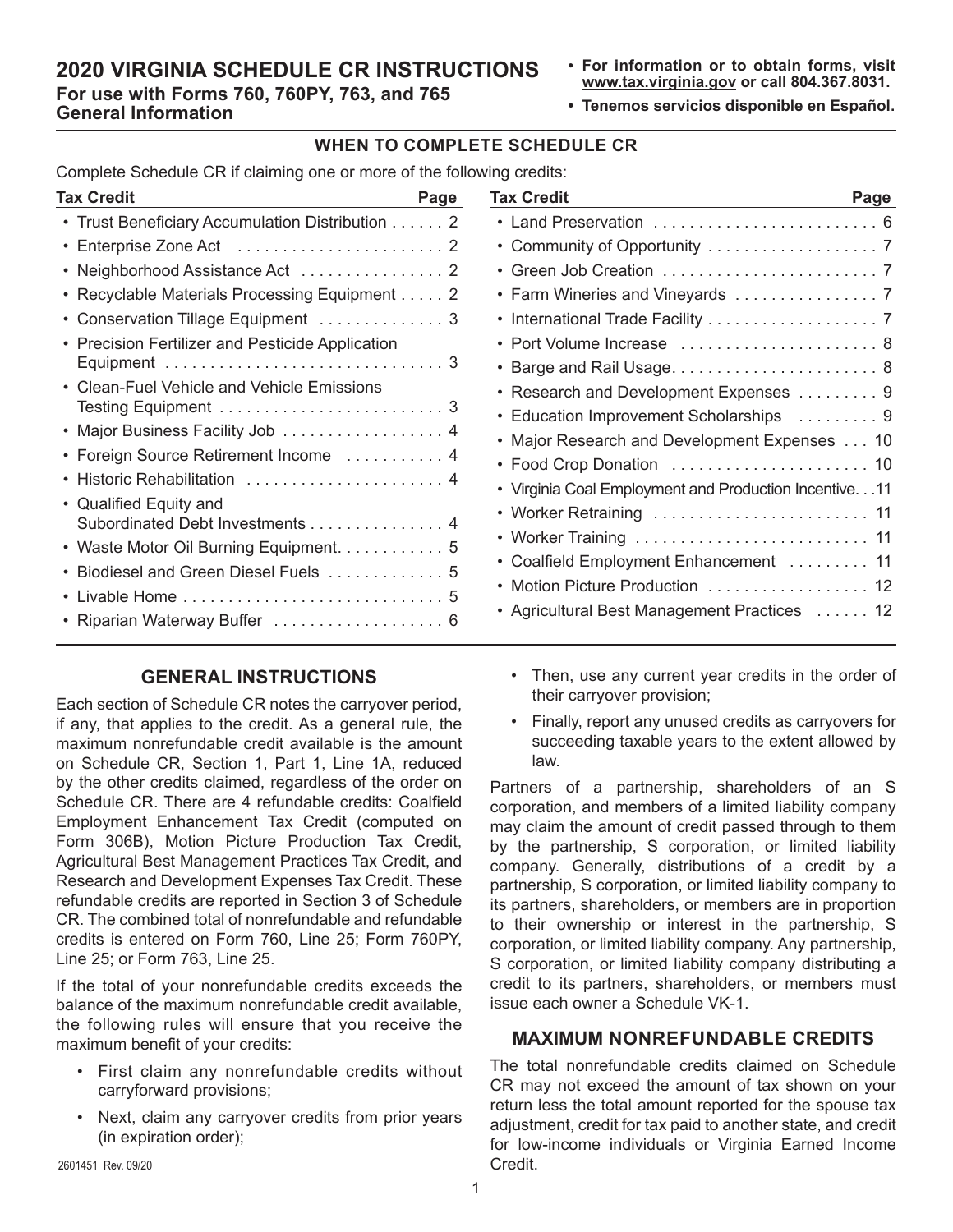# **CREDIT DESCRIPTIONS**

### **Trust Beneficiary Accumulation Distribution Credit**

If only claiming the credit set forth under *Va. Code* § 58.1-370 on Schedule CR, enter the amount of this credit on Form 760, Line 25; Form 760PY, Line 25; or Form 763, Line 25. Write "Trust Beneficiary Accumulation Distribution Credit" to the left of the entry box. If you are claiming other credits on Schedule CR, add the amount of this credit to the total on Schedule CR, Section 2, Line 1A. **A schedule showing the credit computation must be enclosed with your return.**

#### **Enterprise Zone Act Credit**

This credit expired June 30, 2019. Only Enterprise Zone Real Property Investment Tax Credit carryover amounts from prior years are allowed. Use the worksheet below to determine the carryover amount that can be used on this year's tax return.

A. Credit carried over from prior years:  $\qquad \qquad$  \$ .00 B. Allowable credit: Enter the amount from Line A or the maximum credit allowed: \$ C. Amount to be carried over to next year (subtract Line B  $from Line A)$   $\qquad$   $\qquad$   $\qquad$  .00

Enter the allowable credit from Line B of the worksheet in Section 1, Line 2A.

For additional information, contact: **Virginia Department of Housing and Community Development, Community Revitalization Office, Main Street Centre, 600 East Main Street, Suite 300, Richmond, VA 23219**, or call **804.371.7030**.

### **Neighborhood Assistance Act Credit**

The Virginia Neighborhood Assistance Act provides tax credits to individuals and businesses that make qualified donations directly to pre-approved Neighborhood Assistance Program organizations whose primary function is to provide educational or other qualified services for the benefit of low-income families. Individuals may receive a credit for a donation of money or marketable securities to an eligible organization. Businesses may receive a credit for a donation of money, marketable securities, property, limited professional services or contracting services. Licensed veterinarians, physicians, dentists, nurses, nurse practitioners, physician assistants, chiropractors, optometrists, dental hygienists, pharmacists, professional counselors, clinical social workers, clinical psychologists, marriage and family therapists, physical therapists, physician specialists, or mediators who donate their services for an approved organization may be eligible for

credits. The amount of credit attributable to a partnership or S corporation must be allocated to the partners and shareholders in proportion to their ownership or interest in the partnership or S corporation. Any unused tax credits may be carried forward for the next 5 taxable years. For a list of approved organizations or additional information, contact the **Virginia Department of Social Services, Neighborhood Assistance Program, 801 E. Main Street, Richmond, VA 23219-3301** or the **Virginia Department of Education, 23rd Floor, P.O. Box 2120, Richmond, VA 23218-2120, Attn: Neighborhood Assistance Tax Credit Program for Education** or email **tax.credits@doe.virginia.gov.**

#### **Recyclable Materials Processing Equipment Credit**

For taxable years beginning on or after January 1, 1999, and before January 1, 2025, an income tax credit may be claimed for purchases made during the taxable year for:

- (i) machinery and equipment used predominantly in or on the premises of manufacturing facilities or plant units which manufacture, process, compound or produce items of tangible personal property from recyclable materials within the Commonwealth for sale.
- (ii) machinery and equipment used predominantly in or on the premises of facilities that are predominantly engaged in advanced recycling.

For purposes of determining "purchase price paid," the taxpayer may use the original total capitalized cost of such machinery and equipment, less capitalized interest. The credit is 20% of expenditures and cannot exceed 40% of the taxpayer's Virginia income tax liability for the year, computed prior to computing the credit. Any amount unused this year may be carried forward for the next 10 taxable years.

"Advanced recycling" means the operation of a singlestream or multi-stream recycling plant that converts waste materials into new materials for resale by processing them and breaking them down into their raw constituents. "Advanced recycling" includes the operation of a materials recovery facility or materials reclamation facility that receives, separates, and prepares recyclable materials for sale to end-user manufacturers.

The total amount of credit approved for any tax year may not exceed \$2 million. If the amount of tax credits approved under this section by the Department of Taxation for any taxable year exceeds \$2 million, the Department will apportion the credits by dividing \$2 million by the total amount of tax credits so approved, to determine the percentage of otherwise allowed tax credits each taxpayer will receive.

The Virginia Department of Environmental Quality (DEQ) administers the certification of all recycling machinery and equipment. To allow adequate time for the recycling material and equipment to be certified by DEQ, submit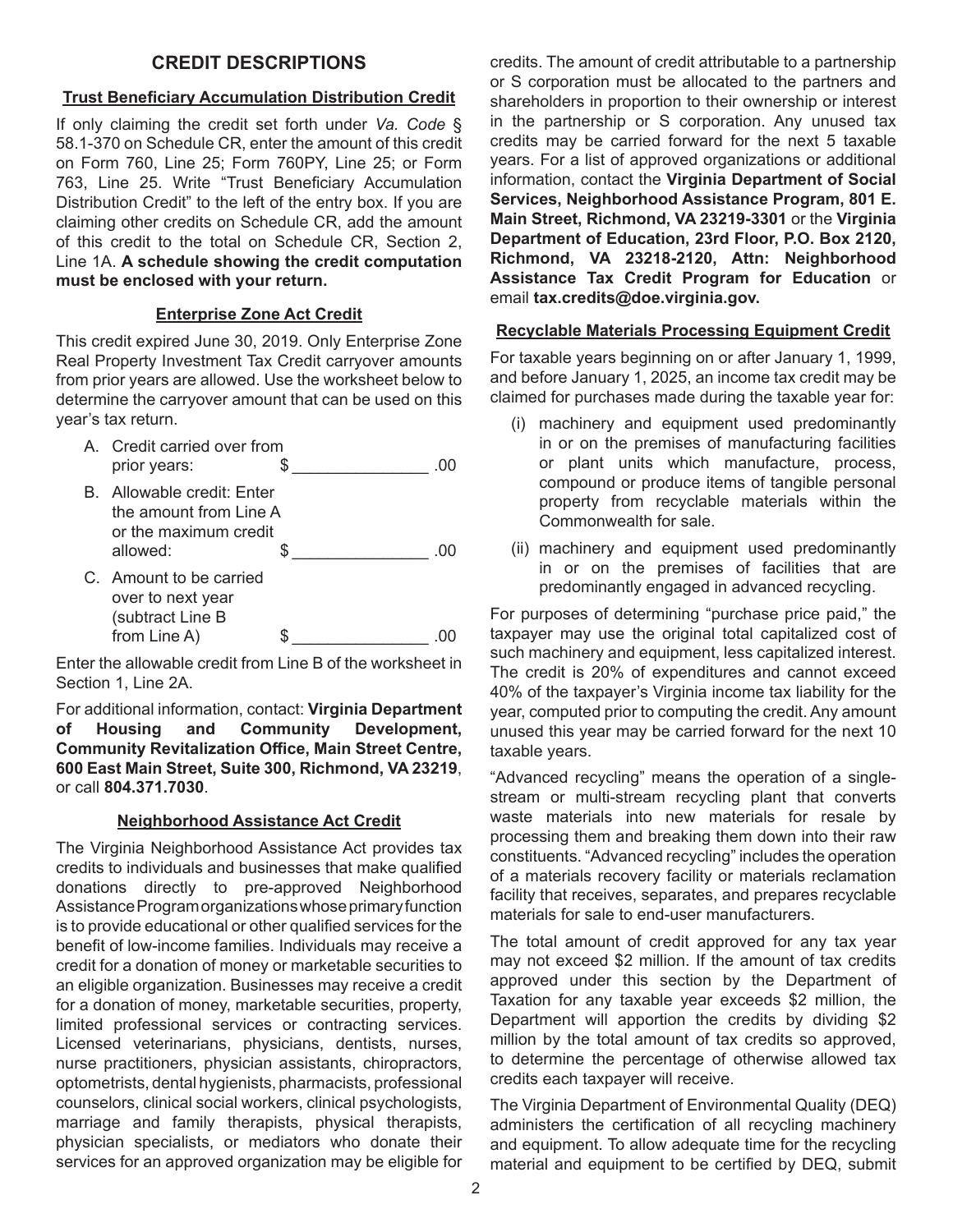a completed Form DEQ 50-11S to DEQ by March 1. Submit your credit application, including the certification you receive from DEQ, to the Department of Taxation by June 1, using Form RMC. Submitting a late application will disqualify you from the credit. All approved applicants filing a timely Form RMC will be notified of the allowable credit by September 1. Since the due date for individual income tax returns is May 1, most claimants will need to file the tax return on extension or amend the original return to claim the credit.

For additional information on how to qualify for certification, contact the **Department of Environmental Quality, Equipment Certification Officer, P.O. Box 1105, Richmond, VA 23218** or call **804.698.4145.**

All applications, **Forms RMC**, must be submitted to the **Virginia Department of Taxation, Credit Unit, P.O. Box 715, Richmond, VA 23218-0715**. This credit requires certification from the Tax Credit Unit to be claimed on your tax return. For form assistance, contact the Tax Credit Unit at the address above or call **804.786.2992**.

#### **Conservation Tillage Equipment Credit**

This credit may be claimed by individuals who purchase conservation tillage equipment for the purpose of agricultural production. The tax credit is 25% of conservation tillage equipment expenditures made or \$4,000, whichever is less. The term conservation tillage equipment means a planter, drill, or other equipment used to reduce soil compaction including guidance systems to control traffic patterns that are designed to minimize disturbance of the soil in planting crops, including planters, drills, or other equipment designed to reduce soil compaction which may be attached to equipment already owned.

If the amount of credit exceeds the taxpayer's liability for the taxable year, the amount that exceeds the tax liability may be carried over to the next 5 taxable years.

Enclose a statement with your return showing purchase date, description and credit computation when claiming this credit.

## **Precision Fertilizer and Pesticide Application Equipment Credit**

Any individual engaged in agricultural production for market that has in place a nutrient management plan approved by the local Soil and Water Conservation District by the required tax return filing date may claim a tax credit equaling 25% of all expenditures made by such individual for the purchase of equipment. The amount of the tax credit shall not exceed \$3,750 or the total amount of the tax imposed by this chapter, whichever is less, in the year of purchase. If the amount of such credit exceeds the taxpayer's tax liability for such taxable year, the amount which exceeds the tax liability may be carried over for credit against the income taxes of such individual in the next 5 taxable years until the total amount of the tax credit has been taken.

Qualifying equipment shall be from one of the following categories:

- 1. Spray systems for pesticides and liquid fertilizers;
- 2. Pneumatic fertilizer applicators;
- 3. Monitors, computer regulators, and height adjustable booms for sprayers and liquid fertilizer applicators;
- 4. Manure applicators;
- 5. Tramline adapters;
- 6. Starter fertilizer banding and in-furrow attachments for planters; and
- 7. Variable rate application equipment using spatial positioning systems.

Enclose a statement with your return showing purchase date, description and credit computation.

## **Clean-Fuel Vehicle and Vehicle Emissions Testing Equipment Tax Credits**

The Clean-Fuel Vehicle Credit is no longer allowed on the Virginia return. Only carryover credits from prior years are allowed. Previously, taxpayers were permitted to claim the Clean-Fuel Vehicle Credit based on the federal deduction allowed under IRC § 179A or the federal credit allowed under IRC § 30. Since both of these federal provisions have been repealed, taxpayers may no longer claim the Virginia Clean-Fuel Vehicle Credit.

The Vehicle Emissions Testing Equipment Tax Credit is 20% of the purchase or lease price paid during the taxable year for equipment certified by the Department of Environmental Quality (DEQ) for vehicle emissions testing within a locality that is required by law to implement an enhanced vehicle emissions inspection program or within any locality adjacent to those localities required to implement the program.

The Department of Taxation does not require you to submit a specific tax form to claim the Vehicle Emissions Testing Equipment Tax Credit. Instead, enclose a copy of your Air Check Virginia Station Participation and Services Agreement or a copy of the Northern Virginia Analyzer Equipment Certification with the Schedule CR. For a copy of your service agreement, contact Opus Inspection at 703.822.7587. Only expenses listed in the agreement, or dynamometers purchased or leased separately are eligible. You may obtain a copy of the Analyzer Equipment Certification by accessing the Forms webpage of the Air Check Virginia website: **http://www.deq.virginia.gov/ Programs/AirCheckVirginia/Forms.aspx**.

You should retain documentation to support your claim for the tax credit because an audit may be conducted to verify any credit claimed under these provisions.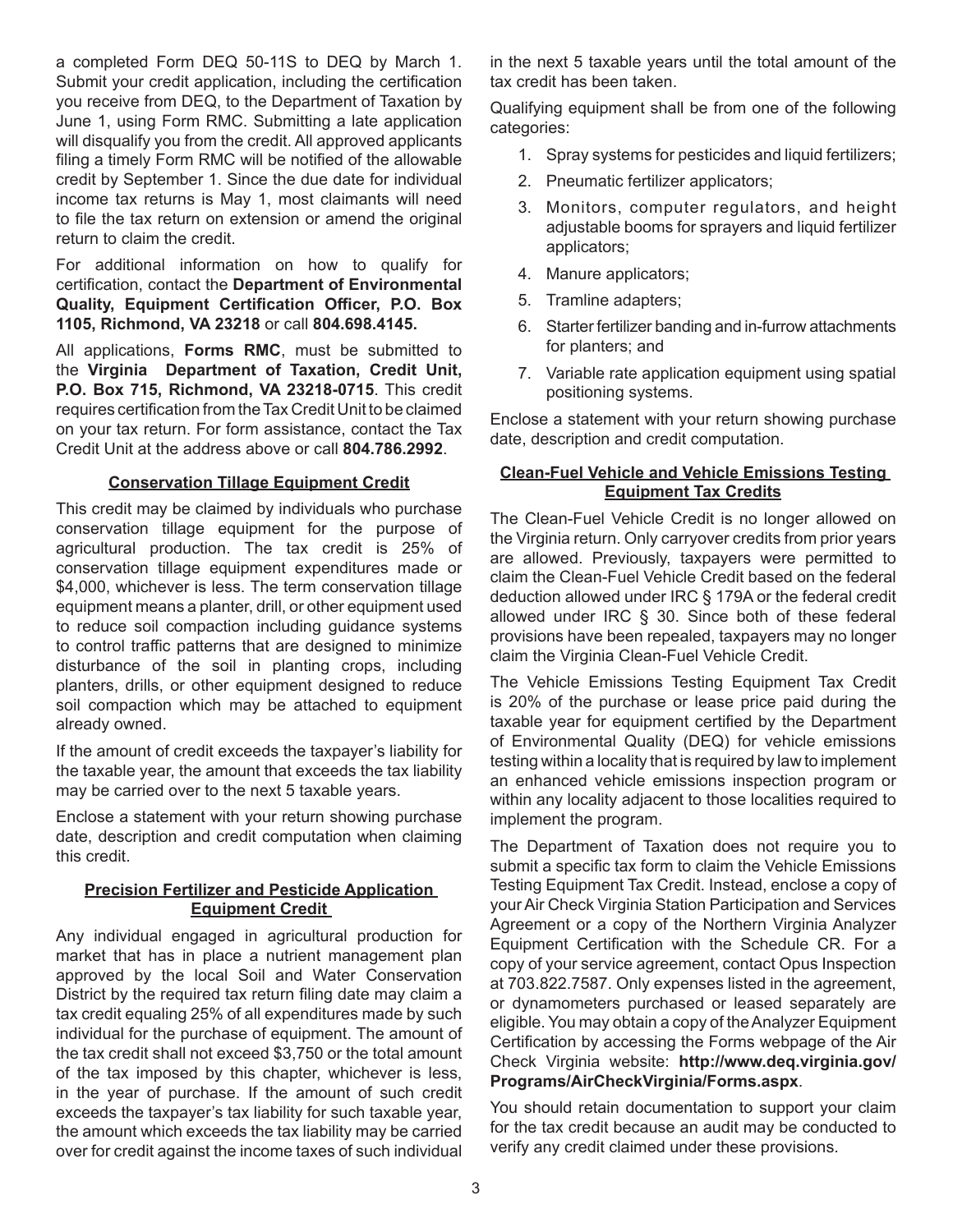#### **Major Business Facility Job Tax Credit**

Individuals, estates, trusts, corporations, banks, insurance companies and telecommunications companies may claim a Virginia tax credit if the taxpayer creates at least 50 new full-time jobs in connection with the establishment or expansion of a major business facility, and the company is engaged in a qualifying industry in Virginia. If a taxpayer is located in an enterprise zone or in an economically distressed area (as defined by the Virginia Economic Development Partnership), the threshold is reduced from 50 to 25 new full-time jobs. Credits will be recaptured proportionately if employment decreases during the 5 years following the initial credit year.

This nonrefundable credit is equal to \$1,000 per qualifying new job in excess of the 50/25 job threshold in enterprise zones or economically distressed areas. This credit is spread ratably over 2 years for taxpayers whose initial credit year begins on or after January 1, 2009. The credit only applies to facilities where an announcement to expand or establish such a facility was made on or after January 1, 1994. The credit must be claimed ratably beginning with the taxable year following the year in which the facility is established or expanded, or the new qualifying jobs are added. Unused credits may be carried forward for the next 10 taxable years. A qualified business firm receiving an Enterprise Zone Job Creation Grant under *Va. Code* § 59.1-547 shall not be eligible to receive a Major Business Facility Job Tax Credit for any job used to qualify for the Enterprise Zone Job Creation Grant.

To apply for this credit, complete **Form 304**. All applications must be submitted to the **Department of Taxation, Tax Credit Unit, P.O. Box 715, Richmond, VA 23218-0715** 90 days prior to the due date of your return. A letter will be sent to certify the credit. To claim this credit, complete Section 1, Part 8 of Schedule CR.

### **Foreign Source Retirement Income Tax Credit**

A credit is available to Virginia residents who paid income tax to a foreign country on pension or retirement income derived from past employment in a foreign country, provided that such income is included in Virginia taxable income for the taxable year. For purposes of computing the credit, the foreign currency must be converted to U.S. dollars using the prevailing exchange rate that most nearly reflects the value of the currency at the time the taxes were actually paid to the foreign country. *If you filed separately in the foreign country, but are filing jointly in Virginia, enter only the Virginia taxable income attributable to the filer whose income was taxed by the foreign country.* For the purposes of this credit, United States territories are considered foreign countries. Any foreign country that does not qualify for the federal tax credit (under IRC § 901(j)) does not qualify for this Virginia credit. To claim this credit, complete Schedule CR and

enclose a copy of the return filed in the foreign country or other proof of tax payment to the foreign country.

## **Historic Rehabilitation Tax Credit**

Individuals, estates, partnerships, trusts or corporations incurring eligible expenses in the rehabilitation of a certified historic structure are entitled to claim a credit against individual income tax, fiduciary income tax, corporation income tax, the bank franchise tax, and taxes imposed against insurance companies and utility companies. The credit is equal to 25% of eligible rehabilitation expenses. To qualify for this credit, the cost of the rehabilitation must equal at least 50% (25% if the building is an owner-occupied residence) of the assessed value of the building for local real estate tax purposes in the year preceding the start of the rehabilitation. For taxable years beginning on and after January 1, 2017, the amount of the Historic Rehabilitation Tax Credit that may be claimed by each taxpayer, including carryover amounts, may not exceed \$5 million for any taxable year. The rehabilitation work must be certified by the Virginia Department of Historic Resources as consistent with the Secretary of the Interior's Standards for Rehabilitation. The request for certification of the completed project must be submitted within 1 year of the completed work. Any unused credit may be carried forward for 10 years. Applications for participation in the program may be obtained by contacting the **Virginia Department of Historic Resources, 2801 Kensington Avenue, Richmond, VA 23221, 804.482.6446,** or visiting **www. dhr.virginia.gov/tax-credits/.** 

## **Qualified Equity and Subordinated Debt Investments Tax Credit**

Taxpayers making a "qualified investment" in the form of equity or subordinated debt in a "qualified business" may be eligible for this credit. Businesses may apply for designation as a qualified business using **Form QBA**. The qualification is **valid** only for the calendar year of the application. Therefore, the business needs to reapply each year for qualification. To qualify, the business must meet the following criteria: (1) have annual gross revenues of no more than \$3 million in its most recent fiscal year, (2) have its principal office or facility in the Commonwealth, (3) be engaged in business primarily in or having substantially all of its production in the Commonwealth and (4) have not obtained during its existence more than \$3 million in aggregate gross cash proceeds from the issuance of its equity or debt investments (not including commercial loans from chartered banking or savings and loan institutions).

Taxpayers may claim a credit equal to 50% of the qualified business investments made during the taxable year. The total amount of credit approved may not exceed \$5 million. One-half of this amount must be allocated to commercialization investments and the other half is available for all other qualifying investments. If credit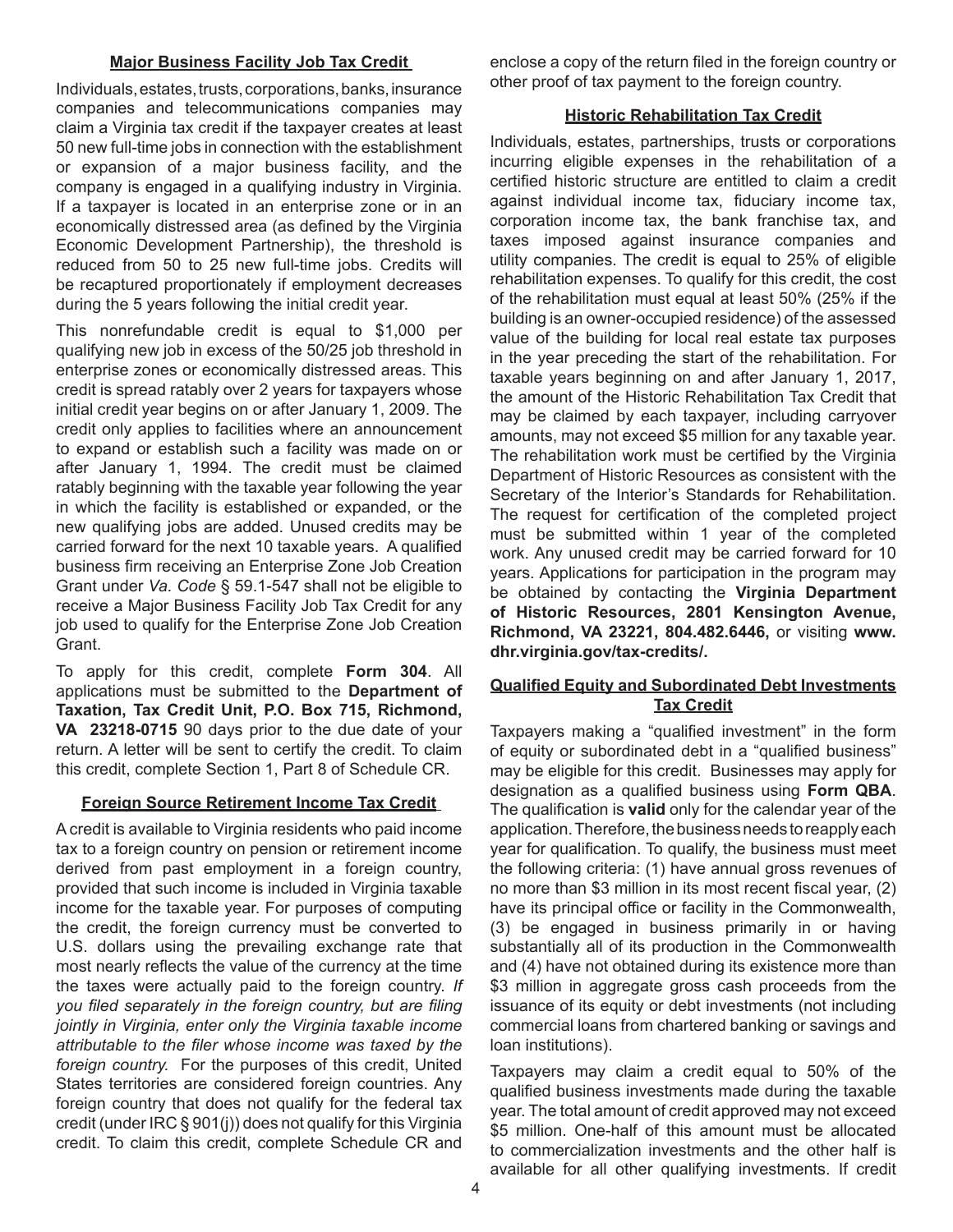applications for either half exceed the allowed amount, the credits for that half will be prorated. However, if credit applications for either half are less than the allowed amount, the balance will be available for allocation to the other type of credit. The total amount of credit that may be used per taxpayer per taxable year may not exceed \$50,000. This credit is nonrefundable; however, any unused tax credits may be carried forward for the next 15 years. Equity and debt investments held in connection with a qualified business investment must be held by the investor for at least 3 full calendar years following the calendar year for which the credit is allocated, except in certain instances. If the holding period is not met, the unused credit amount will be forfeited, and an assessment will be issued for the amount used to which shall be added interest, computed at the rate of 1% per month, compounded monthly from the date the tax credits were claimed.

Taxpayers cannot receive a grant from the Small Business Investment Grant Fund and claim the Qualified Equity and Subordinated Debt Investments Tax Credit for the same investment. Taxpayers cannot claim the credit if using the subtraction for long-term capital gains, investments in a Virginia venture capital account, or investments in a Virginia real estate investment trust for the same investment.

This credit requires **pre-approval** by the **Department of Taxation.** Investors must apply to the Department by April 1 of the year following the year the investment was made using **Form EDC. Taxpayers filing Form EDC after April 1 will be denied this credit.** All approved investors filing a timely **Form EDC** will be notified of the allowable credit by June 30. Since the tax return of most individuals is due May 1, most investors will need to file a return on extension or amend their original return to claim the credit.

Pass-Through Entities must file **Form PTE** with the Department of Taxation at least 60 days before filing their income tax return. A copy of the certification letter from the Department is a required enclosure with **Form PTE**.

Visit the Department's website at **www.tax.virginia.gov** to obtain **Form QBA,Form EDC** and **Form PTE.** Information on the application process is also available from the **Virginia Department of Taxation, Tax Credit Unit, P.O. Box 715, Richmond, VA 23218-0715,** or call **804.786.2992.**

# **Waste Motor Oil Burning Equipment Credit**

A business that operates a business facility in Virginia that accepts waste motor oil from the public is allowed a tax credit equal to 50% of the purchase price paid for equipment during the taxable year, provided that the equipment is used exclusively for burning waste motor oil at the business facility. The total credit allowed per taxpayer per taxable year is limited to \$5,000. Taxpayers successfully applying for equipment certification with the Department of Environmental Quality by filing Form DEQ 50-12 will receive a statement from that agency certifying that the equipment is used for burning waste motor oil. To claim the tax credit, enclose a copy of DEQ Form 50-12 and receipts, invoices or other documentation to confirm the purchase price paid. For additional information concerning equipment qualifying for this credit or to apply for tax credit certification, contact: **Virginia Department of Environmental Quality, Attention: Equipment Certification Officer, P.O. Box 1105, Richmond, VA 23218,** or call **804.698.4145.**

### **Biodiesel and Green Diesel Fuels Tax Credit**

Beginning on January 1, 2008, a credit is available for Virginia biodiesel and green diesel fuel producers who produce up to 2 million gallons of fuel per year. This credit is only available during the first 3 years of production.

**Form BFC** is used to apply to the Virginia Department of Taxation for a Biodiesel and Green Diesel Fuels Tax Credit after the Department of Mines, Minerals, and Energy has certified that you have satisfied all the requirements of *Va. Code* § 58.1-439.12:02.

The amount of the credit is \$0.01 per gallon, not to exceed \$5,000 annually. Any credit not used for the taxable year may be carried over to the next 3 taxable years. The amount of the credit allowed cannot exceed the tax liability for the tax year the credit is being claimed.

The amount of the credit attributable to a partnership, electing small business corporation (S corporation), or limited liability company must be allocated to the individual partners, shareholders, or members in proportion to their ownership or interest within the business entity using **Form PTE**.

The credit may be transferred to another taxpayer. The transfer of the credit must be completed before the end of a tax year in order to use the credit for that tax year. Enclose the letter of certification from the Virginia Department of Taxation authorizing the credit with your return. For more information, contact: **Virginia Department of Taxation, Tax Credit Unit, P.O. Box 715, Richmond, VA 23218-0715,** or call **804.786.2992.**

### **Livable Home Tax Credit**

Individuals or licensed contractors may be eligible for an income tax credit of up to \$5,000 for the purchase or construction of a new accessible residence or up to 50% of the cost of retrofitting activities on an existing residence, not to exceed \$5,000. Any tax credit that exceeds the eligible individual's or licensed contractor's tax liability may be carried forward for up to 7 years. If the total amount of tax credits issued under this program exceeds \$1 million in a fiscal year, Virginia Department of Housing and Community Development (DHCD) will prorate the amount of credits among the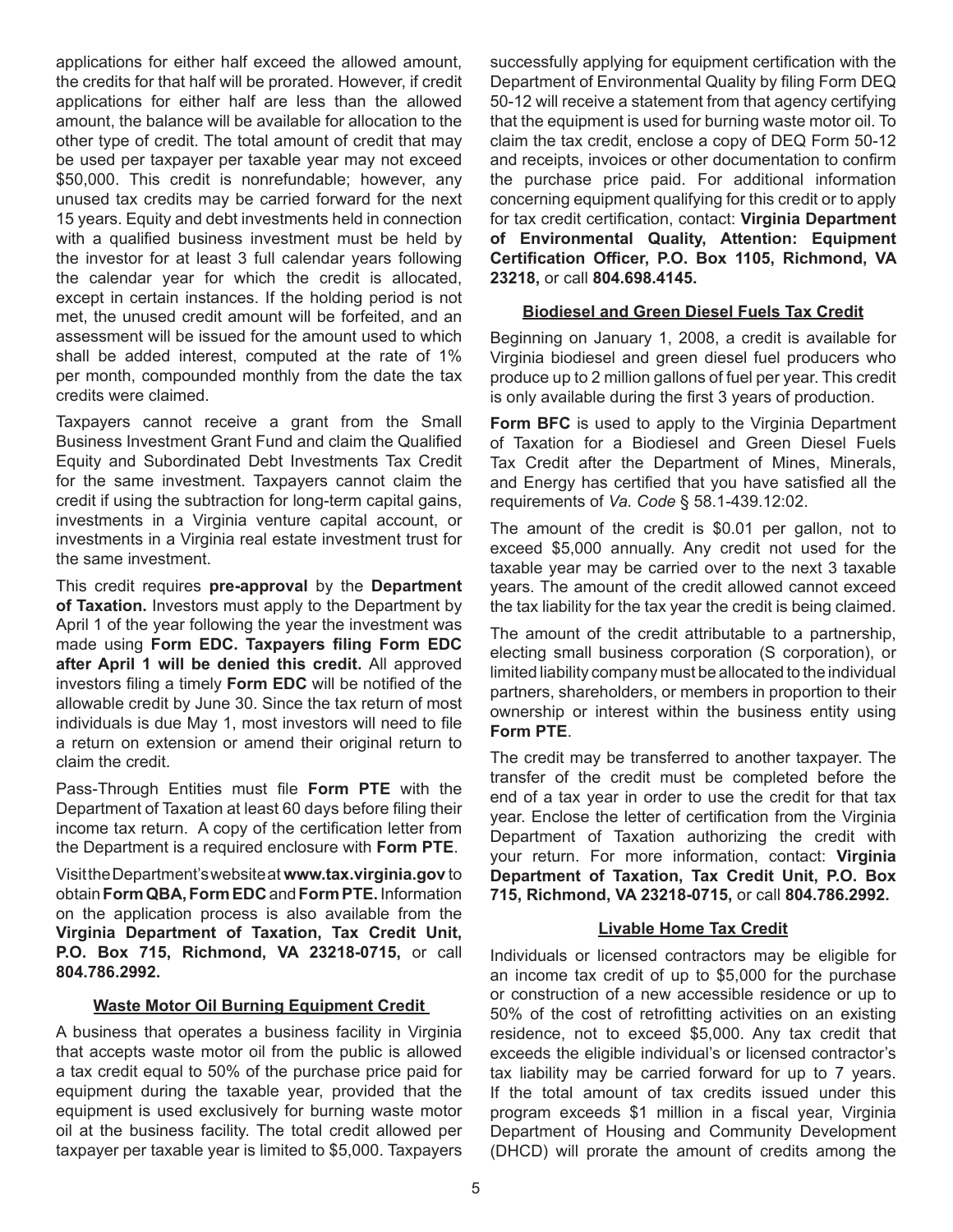eligible applicants. Individuals or licensed contractors must obtain pre-approval before claiming the credit on their income tax returns. Applications are to be filed with the DHCD by January 31 of the year following the year in which the purchase/construction or retrofitting was completed. Documentation must be submitted with the application. Enter any carryforward amount of the Livable Home Tax Credit in Section 1, Part 16, Line B of Schedule CR. For more information, contact: **Virginia Department of Housing and Community Development, Special Needs Housing, Main Street Centre, 600 East Main Street, Suite 300, Richmond, VA 23219,** call **804.371.7124,** or email **hsnh@dhcd. virginia.gov**.

## **Riparian Waterway Buffer Tax Credit**

Individuals, trusts and corporations may qualify for an income tax credit of 25% of the value of the timber on land designated as a riparian buffer for a waterway. The credit may not exceed \$17,500 or the total amount of tax, whichever is less. To apply for this credit, file Department of Forestry (DOF) Form 18.8 with DOF or apply online at **www.dof.virginia.gov**.

A riparian buffer is a wooded area of land adjacent to a waterway on which timber may be harvested. In order to receive the credit, the owner of the land must refrain from harvesting more than 50% of the timber from tracts designated as riparian buffers. The buffer must be at least 35 feet wide and no more than 300 feet. There must also be a Forest Stewardship Plan and annual certification of compliance for each tract. The buffer must remain in place for at least 15 years. The land that is the subject of this credit cannot be the subject of this credit again for 15 years after it was first taken. The credit may be carried over for the succeeding 5 taxable years. For more information, contact: **Virginia Department of Forestry, 900 Natural Resources Dr., Suite 800, Charlottesville, VA 22903,** or call **434.977.6555.** 

### **Land Preservation Tax Credit**

This tax credit is for taxpayers that convey land or interest in land located in Virginia to a public or private agency eligible to hold such land or interests for conservation or preservation purposes. The conveyance must be in perpetuity.

Credits for conveyances made in 2007 and thereafter are equal to 40% of the land's fair market value. All fair market valuations must be substantiated by a "qualified appraisal" and prepared by a "qualified appraiser," as those terms are defined under applicable federal law and regulations governing charitable contributions. Beginning with calendar year 2015, the maximum amount of credits that may be issued in a calendar year may not exceed \$75 million. For taxable years 2009, 2010, and 2011, the total amount of credit per taxpayer per taxable year was limited to \$50,000 or the total tax liability, whichever was less. For the taxable years 2012, 2013 and 2014, the credit limit per taxpayer per taxable year was \$100,000. For the taxable years 2015, and thereafter the credit limit per taxpayer per taxable year is \$20,000. However, for any fee simple donation of land conveyed to the Commonwealth on or after January 1, 2015, the amount of the credit claimed shall not exceed \$100,000 for each taxable year, provided that no part of the charitable contributions deduction under § 170 of the Internal Revenue Code related to such fee simple donation is allowable by reason of a sale or exchange of property. For taxpayers affected by the credit reductions for taxable years 2009, 2010, 2011, and 2015 and thereafter, an additional 3-year carryforward will be added to the credit. Any unused credit not affected by the usage limits will retain the original carryforward periods (5 years for donations originating prior to January 1, 2007 and 10 years for donations originating on or after January 1, 2007).

At the time these instructions went to publication, the annual limitation was scheduled to increase to \$50,000 for Taxable Year 2020. However, budget language pending during the 2020 Special Session would retain the \$20,000 annual limitation for Taxable Year 2020. Additional information will be provided on the Department's website regarding the annual limitation when it becomes available.

Any taxpayer holding a Land Preservation Tax Credit that originated on or after January 1, 2002, may transfer unused but otherwise allowable credit for use by another taxpayer on Virginia income tax returns. Transfers and pass-through allocations derived from donations recorded on or after January 1, 2007, are generally subject to a 2 percent transfer fee. See Schedule A of Form LPC-1 or Form LPC-2 for further information.

A subtraction is allowed for any gain or income recognized by a taxpayer on the application of a Land Preservation Tax Credit against a Virginia income tax liability, to the extent the gain is included in and not otherwise subtracted from federal adjusted gross income. The transfer of the credit and its application against a tax liability shall not create gain or loss for the transferor or the transferee.

Before claiming the credit, complete and file **Form LPC-1**  and/or **Form LPC-2** with the Department of Taxation at least 90 days before filing your income tax return. For land or an interest in land conveyed before January 1, 2020, no credit will be allowed unless a completed credit application with regard to such conveyance has been filed with the Department of Taxation by December 31 of the 3rd year following the calendar year of the conveyance. For a conveyance made on or after January 1, 2020, no credit will be allowed unless a completed credit application with regard to such conveyance has been filed with the Department by December 31 of the 2nd year following the calendar year of the conveyance. Additionally, applicants filing for tax credits of \$1 million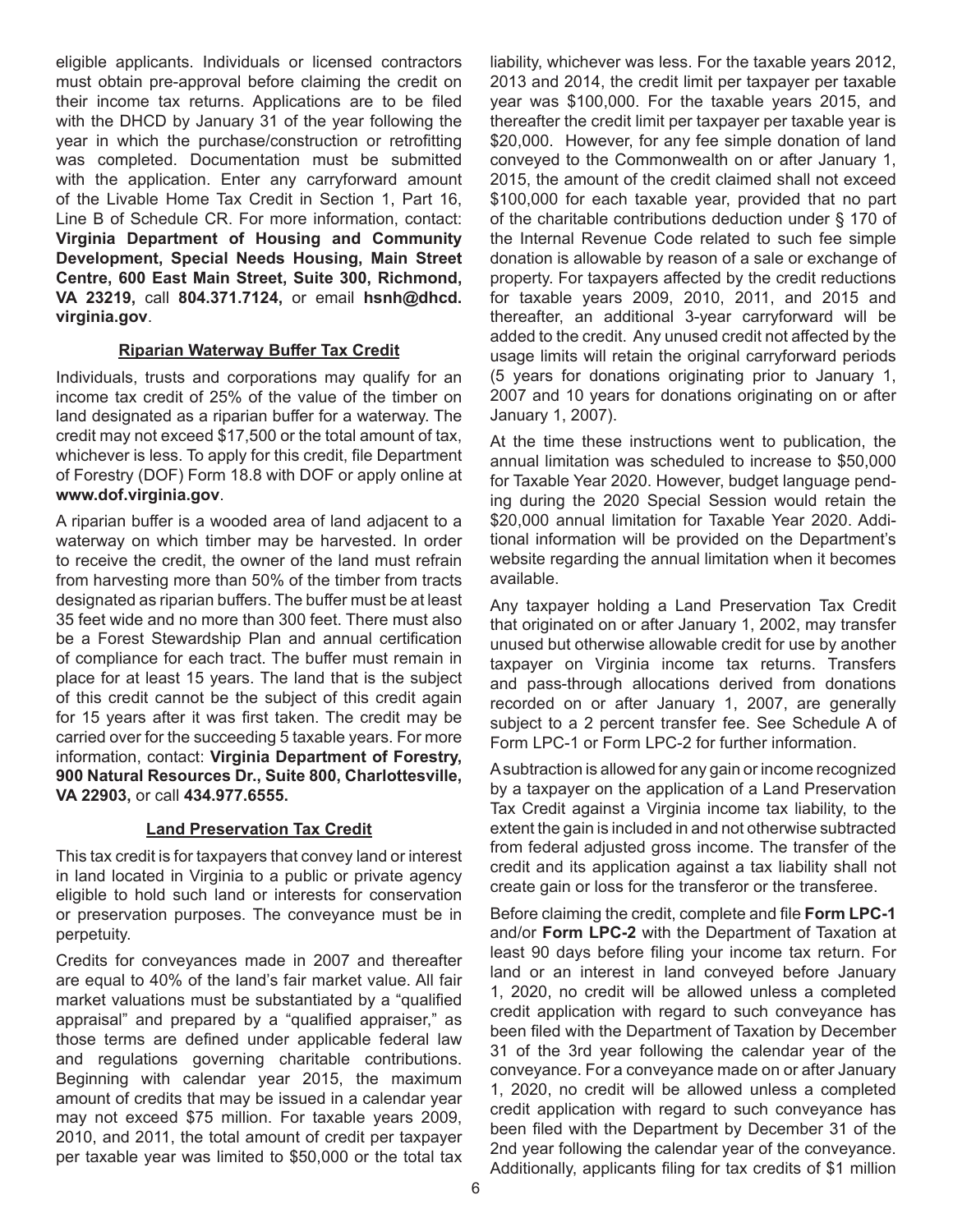or more must apply to the Department of Conservation and Recreation to receive verification of the conservation value. The Department of Taxation will issue a letter acknowledging the amount of the credit. For assistance, contact the **Virginia Department of Taxation, Tax Credit Unit, P.O. Box 715, Richmond, VA 23218-0715**, or call **804.786.2992**.

### **Community of Opportunity Tax Credit**

For taxable years beginning on or after January 1, 2010, but before January 1, 2025, the Community of Opportunity Tax Credit may be claimed by landlords who participate in the Housing Choice Voucher program and rent qualified housing units located in census tracts with poverty rates of less than 10% in the Richmond Metropolitan Statistical Area, the Virginia Beach-Norfolk-Newport News Metropolitan Statistical Area, and the Washington-Arlington-Alexandria Metropolitan Statistical Area.

The amount of tax credit for an eligible property is equal to 10% of the annual fair market rent for that specific unit and prorated when units are qualified for less than the full tax year. Prorations are based on full calendar months. A landlord may receive tax credits on 1 or more units within the same taxable year. Credits taken for any tax year cannot exceed the tax liability for that year. Credits not taken for the year for which they are allocated may be carried forward, but cannot be carried forward for more than 5 years.

Should eligible applications received by the March 1 deadline exceed the annual appropriation, tax credits will be prorated based on the total amount of qualified requests received and the total amount of credits available. If the annual appropriation for tax credits is not fully allocated based on qualified applications received by the March 1 deadline, the remaining balance will be allocated on a first-come, first-served basis. Unused balances will not be allocated more than 3 years after the taxable year in which they were first made available.

Credits granted to a partnership, limited liability company, or electing small business corporation (S corporation) shall be allocated to the individual partners, members, or shareholders in proportion to their ownership or interest in such business entity. The landlord must assume responsibility for distributing credits in this manner.

For additional information, please contact: **Virginia Department of Housing and Community Development, Main Street Centre, 600 East Main Street, Suite 300, Richmond VA 23219**, or call **804.371.7000**.

# **Green Job Creation Credit**

For taxable years beginning on and after January 1, 2010, but before January 1, 2025, a \$500 income tax credit is allowed for the creation of green jobs paying an annual salary in excess of \$50,000. Each taxpayer is allowed a credit for up to 350 new green jobs. In order to qualify for the tax credits, the taxpayer must have created the green job and filled it during the taxable year in which the credit is claimed. The credit is allowed for the taxable year in which the job has been filled for at least 1 year and for each of the 4 succeeding taxable years, provided that the job is continuously filled during the respective taxable year. Any unused tax credits may be carried over for 5 taxable years.

To apply for this credit, complete and file **Form GJC** with the **Department of Taxation, Tax Credit Unit, P.O. Box 715, Richmond, VA 23218-0715. All applications must be submitted at least 90 days prior to the due date of your return.** Approved applicants will receive a letter from the Department certifying their credit. **To claim the credit you must complete Section 1, Part 20 of Schedule CR.**

For assistance, contact the **Department of Taxation, Tax Credit Unit, P.O. Box 715, Richmond, VA 23218-0715,**  or call **804.786.2992.**

## **Farm Wineries and Vineyards Tax Credit**

For taxable years beginning on and after January 1, 2011, an individual and corporate income tax credit is available for Virginia farm wineries and vineyards in an amount equal to 25% of the cost of all qualified capital expenditures made in connection with the establishment of new Virginia farm wineries and vineyards and capital improvements made to existing Virginia farm wineries and vineyards.

The total amount of tax credits available for a calendar year cannot exceed \$250,000. If applications for this credit exceed \$250,000, the Department of Taxation will allocate the credits on a pro rata basis. Any credit amounts that exceed a taxpayer's liability can be carried forward for 10 years.

Taxpayers cannot claim both this credit and a federal deduction for the same expenses under IRC § 179.

The business must apply by April 1st using **Form FWV**. Submitting a late application will disqualify you from the credit. All applications must be sent to the **Virginia Department of Taxation, Tax Credit Unit, P.O. Box 715, Richmond, VA 23218-0715**. This credit requires certification from the Tax Credit Unit to be claimed on your tax return. A letter will be sent to certify the credit.

For assistance, contact the **Department of Taxation, Tax Credit Unit, P. O. Box 715, Richmond, VA 23218-0715,**  or call **804.786.2992.**

# **International Trade Facility Tax Credit**

For taxable years beginning on or after January 1, 2011, but before January 1, 2022, an income tax credit is allowed for either increasing jobs related to an international trade facility or capital investment in an international trade facility. Taxpayers can elect to claim either credit, but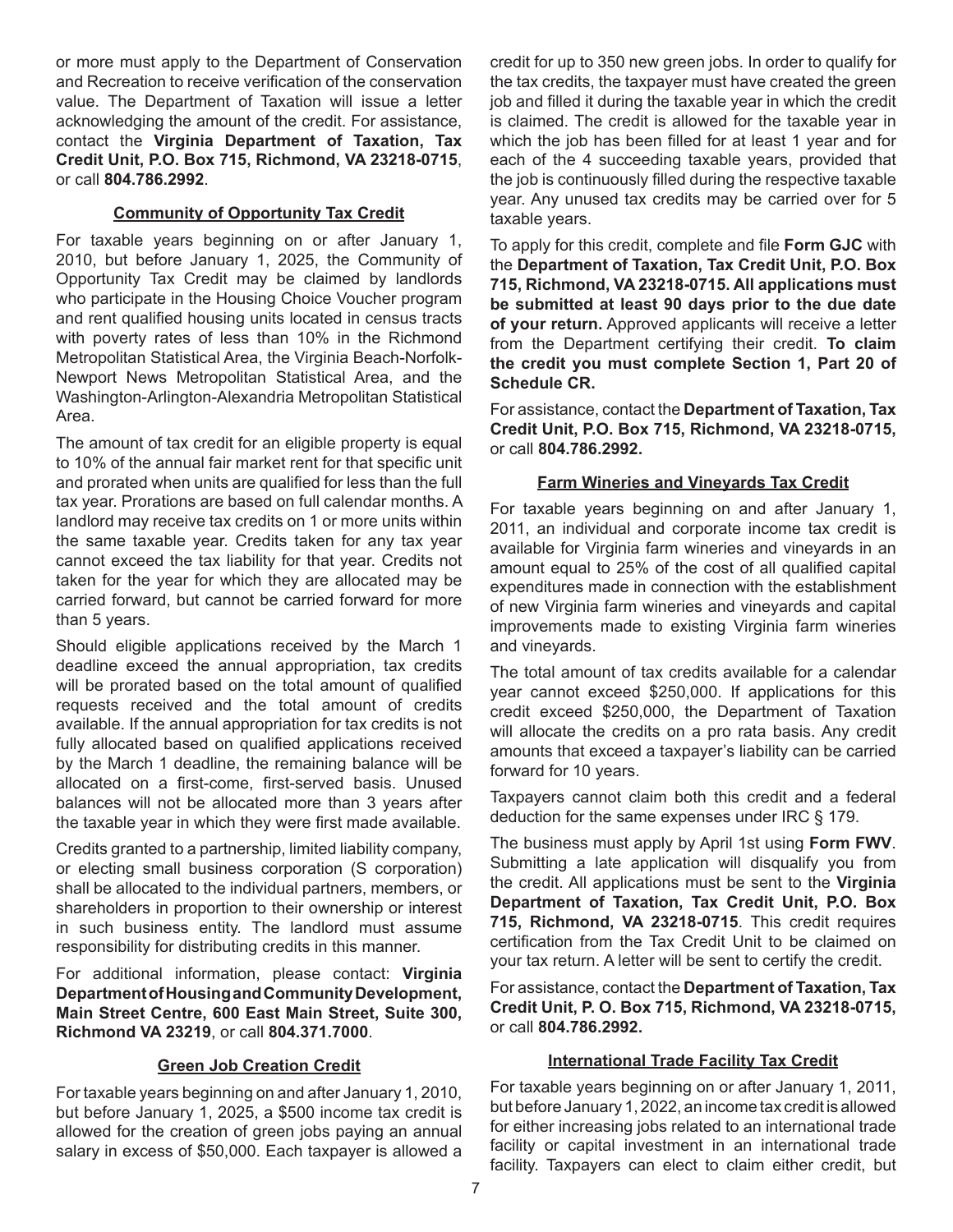cannot claim both credits in the same taxable year. The amount of the credit is equal to \$3,500 per new qualified full-time employee that results from increased qualified trade activities by the taxpayer or 2% of the amount of capital investment made by the taxpayer to facilitate the increased eligible trade activities.

No more than \$1.25 million in tax credits can be issued in any fiscal year. If the amount of tax credits requested exceeds \$1.25 million, the credits will be allocated proportionately among all qualified taxpayers. The Virginia Department of Taxation will determine the credit amount for the taxable year and provide a written certification to each taxpayer. The amount of the credit will be limited to 50% of the taxpayer's tax liability for the taxable year. Any unused credit amount can be carried forward for 10 years.

The business must apply by April 1st using **Form ITF**. Submitting a late application will disqualify you from the credit. All applications must be sent to the **Virginia Department of Taxation, Tax Credit Unit, P.O. Box 715, Richmond, VA 23218-0715**. This credit requires certification from the Tax Credit Unit to be claimed on your tax return. A letter will be sent to certify the credit. For assistance contact the **Department of Taxation, Tax Credit Unit, P. O. Box 715, Richmond, VA 23218-0715**  or call **804.786.2992.**

### **Port Volume Increase Tax Credit**

For taxable years beginning on or after January 1, 2011, but before January 1, 2022, a taxpayer that is an agricultural entity, a manufacturing-related entity (manufacturer or distributor of manufactured goods) or a mineral and gas entity that uses Virginia maritime port facilities and increases its port cargo volume through these facilities may be eligible to claim this tax credit.

To qualify for the credit, a taxpayer must generally increase its port cargo volume at Virginia port facilities in a single calendar year by 5% over its base year port cargo volume. Base year port cargo volume is equal to the total amount of net tons of noncontainerized cargo or 20-foot equivalent units (TEUs) or units of roll-on/rolloff cargo actually transported by way of a waterborne ship or vehicle through a port facility during the 2019 calendar year or the first calendar year in which it meets the requirements of 75 tons of noncontainerized cargo, 10 loaded TEUs or 10 units of roll-on/roll-off cargo. Base year cargo volume must be recalculated each calendar year after the initial base year. The amount of the credit is generally equal to \$50 for each TEU, unit of roll-on/roll-off cargo, or 16 net tons of noncontainerized cargo above the base year port cargo volume. However, a qualifying major facility may apply for a credit equal to \$50 for each TEU unit of roll-on/roll-off cargo, or 16 net tons of noncontainerized cargo transported through a port facility during the major facility's first calendar year.

Any taxpayer claiming this credit must first submit an application to the Virginia Port Authority by March 1 of the calendar year after the taxable year in which the increase in port cargo volume occurs. The maximum amount of tax credits is capped at \$3.2 million for each calendar year. If, on March 15 of each year, the cumulative amount of tax credits requested by qualifying taxpayers for the prior year exceeds \$3.2 million, the credits will be prorated among the qualifying taxpayers who requested the credit. A qualifying taxpayer is generally not permitted to receive more than \$250,000 each calendar year. However, if, on March 15 of each year, the \$3.2 million credit amount is not fully allocated among qualifying taxpayers, those taxpayers who have already been allocated a credit for the prior year are allowed a pro rata share of the remaining credit amount. Any unused tax credits may be carried over for 5 taxable years.

Any taxpayer holding a Port Volume Increase Tax Credit issued in taxable years beginning on and after January 1, 2018, but before January 1, 2022, may transfer unused but otherwise allowable credits to another taxpayer for use on the Virginia income tax return. The transferred credits may be retroactively applied from the date the credits were originally issued, and the transferee may file an amended return to claim the transferred credit for a prior tax year. However, this provision does not extend the statute of limitations for filing an amended return. Port Volume Increase Tax Credits are only transferable within one calendar year of the original credit holder earning the credits. A taxpayer who transfers any amount of Port Volume Increase Tax Credits must complete and submit **Form PVT** to the **Virginia Department of Taxation, Tax Credit Unit, P.O. Box 715, Richmond, VA 23218-0715**. For more information about credit transfers, call the **Tax Credit Unit** at **804.786.2992**.

For more information, contact: **Virginia Port Authority, 600 World Trade Center, Norfolk, VA 23510**, or call **855.771.3990**.

### **Barge and Rail Usage Tax Credit**

For taxable years beginning on and after January 1, 2011, but before January 1, 2022, a business may receive an income tax credit for the usage of barge and rail to move cargo containers throughout the Commonwealth rather than using trucks or other motor vehicles on the Commonwealth's highways.

The amount of the credit is \$25 per 20-foot equivalent unit (TEU) or 16 tons of noncontainerized cargo or 1 unit of roll-on/roll-off cargo moved by barge or rail. To receive this credit, an international trade facility is required to apply to the Department. No more than \$500,000 in tax credits can be issued in any fiscal year. The Department will determine the allowable credit amount for the taxable year and provide a written certification of the credit amount to each taxpayer. Taxpayers can claim this credit against the individual income tax, the corporate income tax, the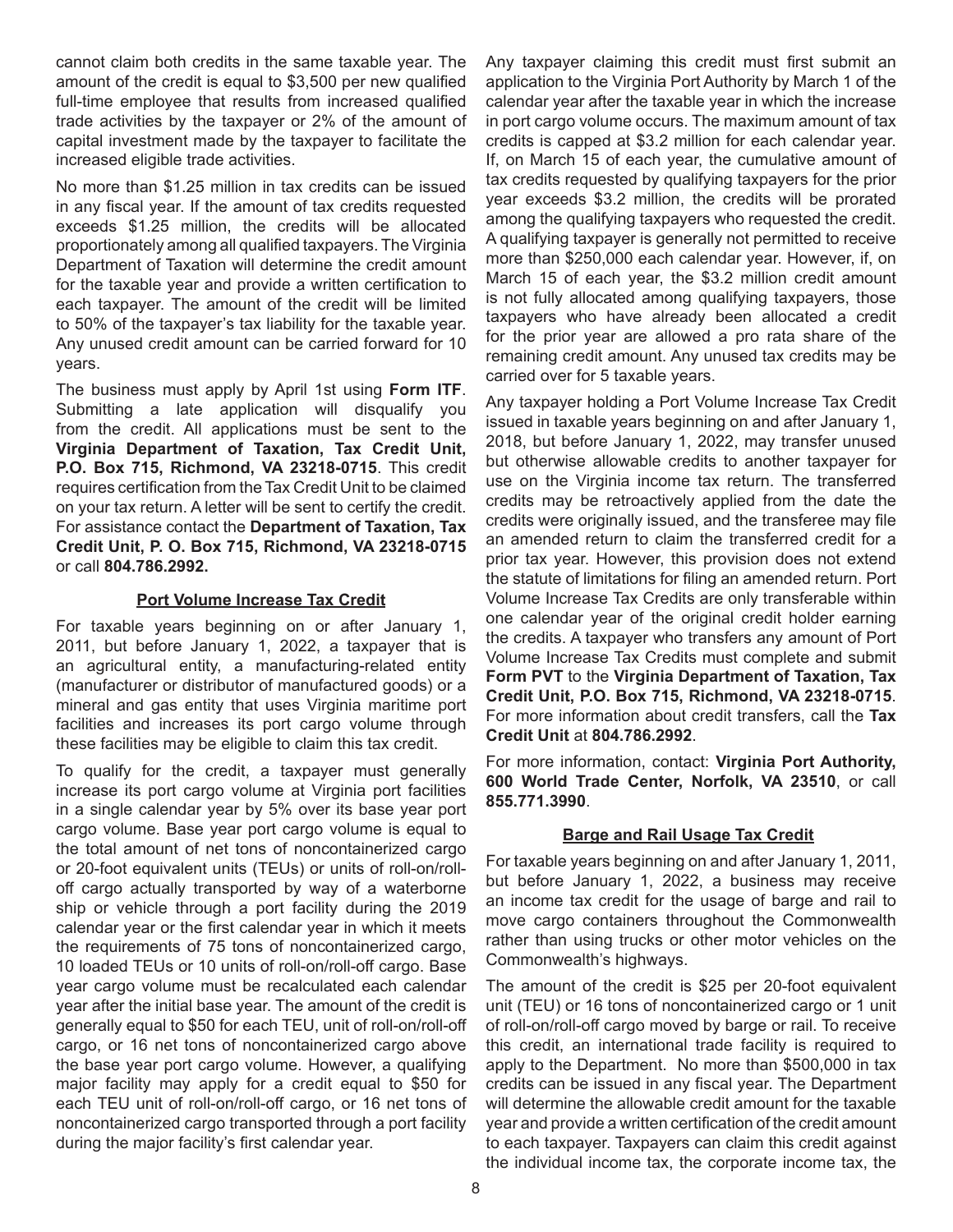tax on estates and trusts, the bank franchise tax, the insurance premiums tax, and the tax on public service corporations. Any unused tax credits may be carried over for 5 taxable years.

The business must apply by April 1st using **Form BRU**. Submitting a late application will disqualify you from the credit. All applications must be sent to the **Virginia Department of Taxation, Tax Credit Unit, P.O. Box 715, Richmond, VA 23218-0715.** This credit requires certification from the Tax Credit Unit to be claimed on your tax return. A letter will be sent to certify the credit.

### **Research and Development Expenses Tax Credit**

A refundable individual and corporate income tax credit is allowed for qualified research and development expenses for taxable years beginning on or after January 1, 2011, but before January 1, 2025. The tax credit is equal to (i) 15% of the first \$300,000 in Virginia qualified research and development expenses, or (ii) 20% of the first \$300,000 of Virginia qualified research and development expenses if the research was conducted in conjunction with a Virginia public or private college or university, to the extent the expenses exceed a base amount.

For taxable years beginning on or after January 1, 2016, taxpayers may elect to determine the credit using a simplified method. Under the simplified method, the credit is equal to 10% of the difference of (i) the Virginia qualified research and development expenses paid or incurred by the taxpayer during the taxable year; and (ii) 50% of the average Virginia qualified research and development expenses paid or incurred by the taxpayer for the 3 taxable years immediately preceding the taxable year for which the credit is being determined. If a taxpayer electing to use the simplified method did not pay or incur Virginia qualified research and development expenses in any 1 of the 3 taxable years immediately preceding the taxable year for which the credit is being determined, the credit is equal to 5% of the Virginia qualified research and development expenses paid or incurred by the taxpayer during the taxable year. A taxpayer may claim up to \$45,000 of credits for a taxable year, or \$60,000 of credits for a taxable year if the Virginia qualified research was conducted in conjunction with a Virginia public or private college or university.

There is a cap on the total amount of credits allowed in any fiscal year. If the total amount of approved tax credits is less than the credit cap amount, the Department of Taxation will allocate the remaining amount to the taxpayers already approved for the tax credit on a pro rata basis. If the total amount of approved credits exceeds the credit cap amount, the Department will allocate credits on a pro rata basis. For taxable years beginning on and after January 1, 2016, but before January 1, 2021, the maximum annual amount of tax credits that may be issued is \$7 million.

No taxpayer may claim both the Research and Development Expenses Tax Credit and the Major Research and Development Expenses Tax Credit for the same taxable year.

The business must apply by September 1st using Form RDC and the applicable schedules. Taxpayers electing to use the primary method to determine the proposed credit amount must complete Section 1 - Primary Credit Calculation. Taxpayers electing to use the simplified method to determine the proposed credit amount must complete Section 2 - Alternative Simplified Credit Calculation. Submitting a late application will disqualify you for the credit. All applications must be sent to the **Virginia Department of Taxation, Tax Credit Unit, P.O. Box 715, Richmond, VA 23218-0715**. This credit requires certification from the Tax Credit Unit in order to be claimed on your tax return. A letter will be sent to certify the credit.

The amount of the credit attributable to a partnership, electing small business corporation (S corporation), or limited liability company (LLC) must be allocated to the individual partners, shareholders, or members in proportion to their ownership or interest in the business entity using **Form PTE** within 30 days after the credit is granted.

Any taxpayer that is allowed a Research and Development Expenses Tax Credit is not allowed to use the same expenses as the basis for claiming any other Virginia tax credit. Research and development expenses that are paid or incurred for research conducted in Virginia on human cells or tissue derived from induced abortions or from stem cells obtained from embryos do not qualify for the credit. However, if a taxpayer engages in research in Virginia on human cells or tissue derived from induced abortions or from stem cells obtained from human embryos, it may receive a nonrefundable credit for other Virginia qualified research and development expenses. If the amount of nonrefundable credit that a taxpayer is allowed to claim exceeds the taxpayer's tax liability for the taxable year, then the excess amount of credit will not be refunded to the taxpayer and cannot be carried over to future taxable years.

If you did not conduct embryonic stem cell research in Virginia, then the tax credit is refundable. Enter the amount of the credit that is allowed on Schedule CR, Section 3, Part 4, Line 4A.

If you did conduct embryonic stem cell research in Virginia, then the tax credit is nonrefundable. Enter the amount of the credit that is allowed on Schedule CR, Section 1, Part 25.

#### **Education Improvement Scholarships Tax Credit**

For taxable years beginning on or after January 1, 2014, but before January 1, 2028, an income tax credit may be claimed for monetary or marketable securities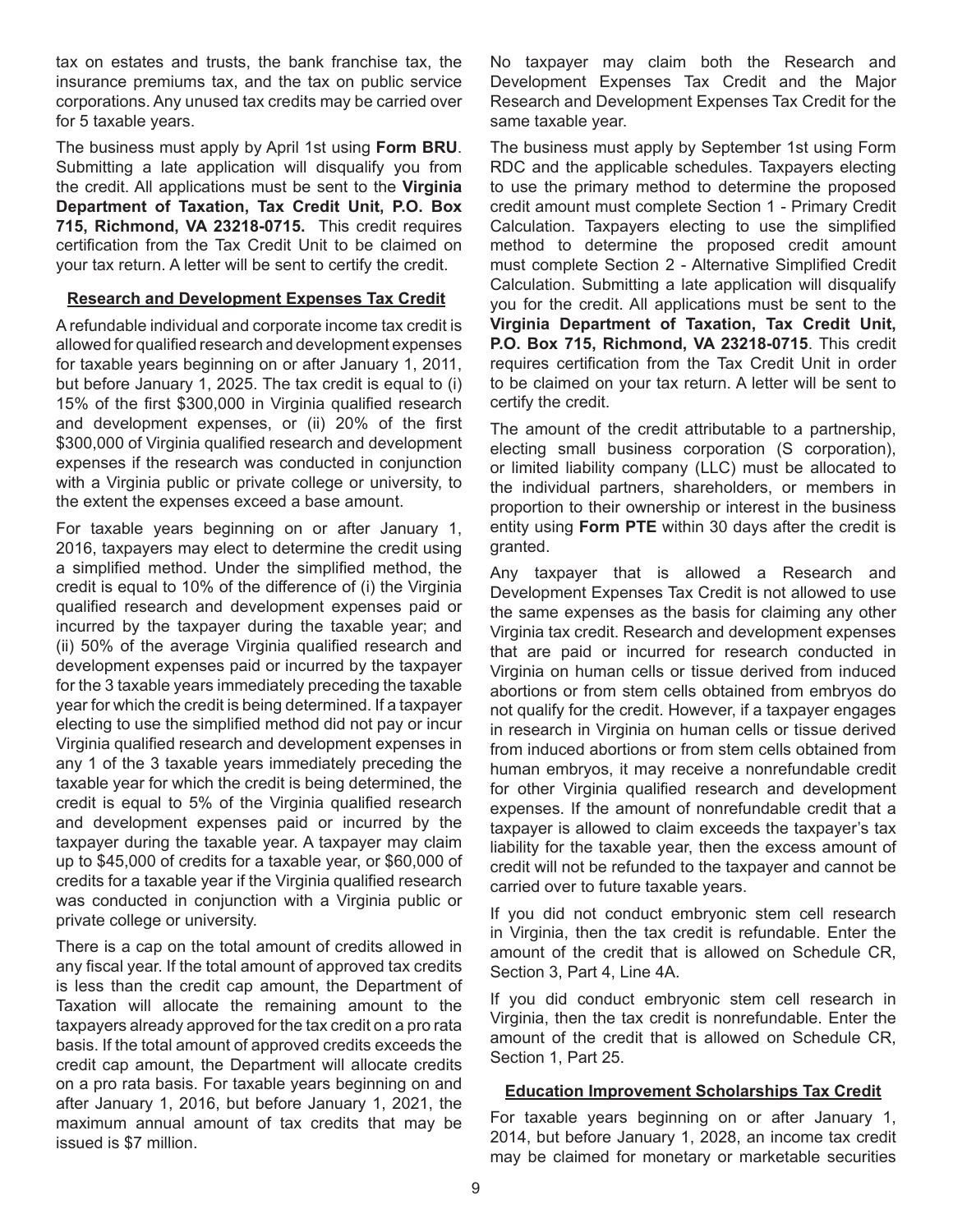donations made to scholarship foundations included on an approved list published by the Virginia Department of Education. Credits may be earned in taxable years beginning on or after January 1, 2013, but before January 1, 2028. Tax credits earned during the taxable year must be claimed beginning with the taxable year during which they were earned. The credit is equal to 65% of the monetary or marketable securities donation made to the scholarship foundation. The credit can be claimed against the individual income tax, corporate income tax, bank franchise tax, insurance premiums license tax, or tax on public service corporations. For individuals, the minimum value of any monetary or marketable securities donation eligible for a tax credit is \$500 in a taxable year, and the maximum value of monetary or marketable securities donations eligible for tax credits is the first \$125,000 in value of donations made in a taxable year. Such limitations on the minimum and maximum values of donations eligible for tax credits in a taxable year do not apply to donations made by any business entity, including a sole proprietorship.

Tax credits will be awarded to taxpayers on a firstcome, first-served basis in accordance with procedures established by the Virginia Department of Education. The total amount of credits available in any fiscal year is capped at \$25 million. Any unused tax credits may be carried over for the next 5 succeeding taxable years or until the total amount of credit has been taken, whichever is sooner. For additional information on how to qualify for certification, contact **the Virginia Department of Education, 23rd Floor, P.O. Box 2120, Richmond, VA 23218-2120, Attn: Scholarships Tax Credits Program**  or email **tax.credits@doe.virginia.gov.**

### **Major Research and Development Expenses Tax Credit**

For taxable years beginning on or after January 1, 2016, but before January 1, 2025, a taxpayer with Virginia qualified research and development expenses for the taxable year in excess of \$5 million may claim a nonrefundable tax credit against the tax levied against the individual or corporate income taxes in an amount equal to 10% of the difference between (i) the Virginia qualified research and development expenses paid or incurred by the taxpayer during the taxable year and (ii) 50% of the average Virginia qualified research and development expenses paid or incurred by the taxpayer for the 3 taxable years immediately preceding the taxable year for which the credit is being determined. If the taxpayer did not pay or incur Virginia qualified research and development expenses in any 1 of the 3 taxable years immediately preceding the taxable year for which the credit is being determined, the tax credit is equal 5% of the Virginia qualified research and development expenses paid or incurred by the taxpayer during the relevant taxable year.

For taxable years beginning on and after January 1, 2016, but before January 1, 2021, no more than \$20 million in tax credits can be issued in any fiscal year. If the approved applications for the tax credits allowed exceed \$20 million for any taxable year, the credits will be allocated proportionately among all qualified taxpayers.

No taxpayer is permitted to claim credits in excess of 75% of the income tax imposed on the taxpayer for the taxable year. Any credit not usable for the taxable year for which the credit was first allowed may be carried over for credit against the income taxes of the taxpayer in the next 10 succeeding taxable years or until the total amount of the tax credit has been taken, whichever is sooner.

Any taxpayer who claims the tax credit for Virginia qualified research and development expenses pursuant to this section may not use such expenses as the basis for claiming any other credit provided under the Code of Virginia.

Applications for the tax credit must be received by the Department no later than September 1 of the calendar year following the close of the taxable year in which the expenses were paid or incurred. To apply the business must file **Form MRD** and the applicable schedules. Submitting a late application will disqualify you from the credit. All applications must be sent to the **Virginia Department of Taxation, Tax Credit Unit, P.O. Box 715, Richmond, VA 23218-0715**. This credit requires certification from the Tax Credit Unit to be claimed on your tax return. A letter will be sent to certify the credit.

No taxpayer may claim both the Research and Development Expenses Tax Credit and the Major Research and Development Expenses Tax Credit for the same taxable year.

No tax credit will be allowed for any expenses that are paid for or incurred by a taxpayer for research conducted in the Commonwealth on human cells or tissue derived from induced abortions or from stem cells obtained from human embryos. The foregoing provision will not apply to research conducted using stem cells other than embryonic stem cells.

### **Food Crop Donation Tax Credit**

For taxable years beginning on or after January 1, 2016, but before January 1, 2022, any person engaged in the business of farming as defined under 26 C.F.R. § 1.175- 3 that donates food crops grown by the person in the Commonwealth to a nonprofit food bank may claim a credit against the tax levied against the individual or corporate income taxes for the taxable year of the donation. The amount of the credit is equal to 30% of the fair market value of such crops. No taxpayer is permitted to claim more than \$5,000 in credits for a taxable year. Any unused credit amount can be carried forward for 5 years.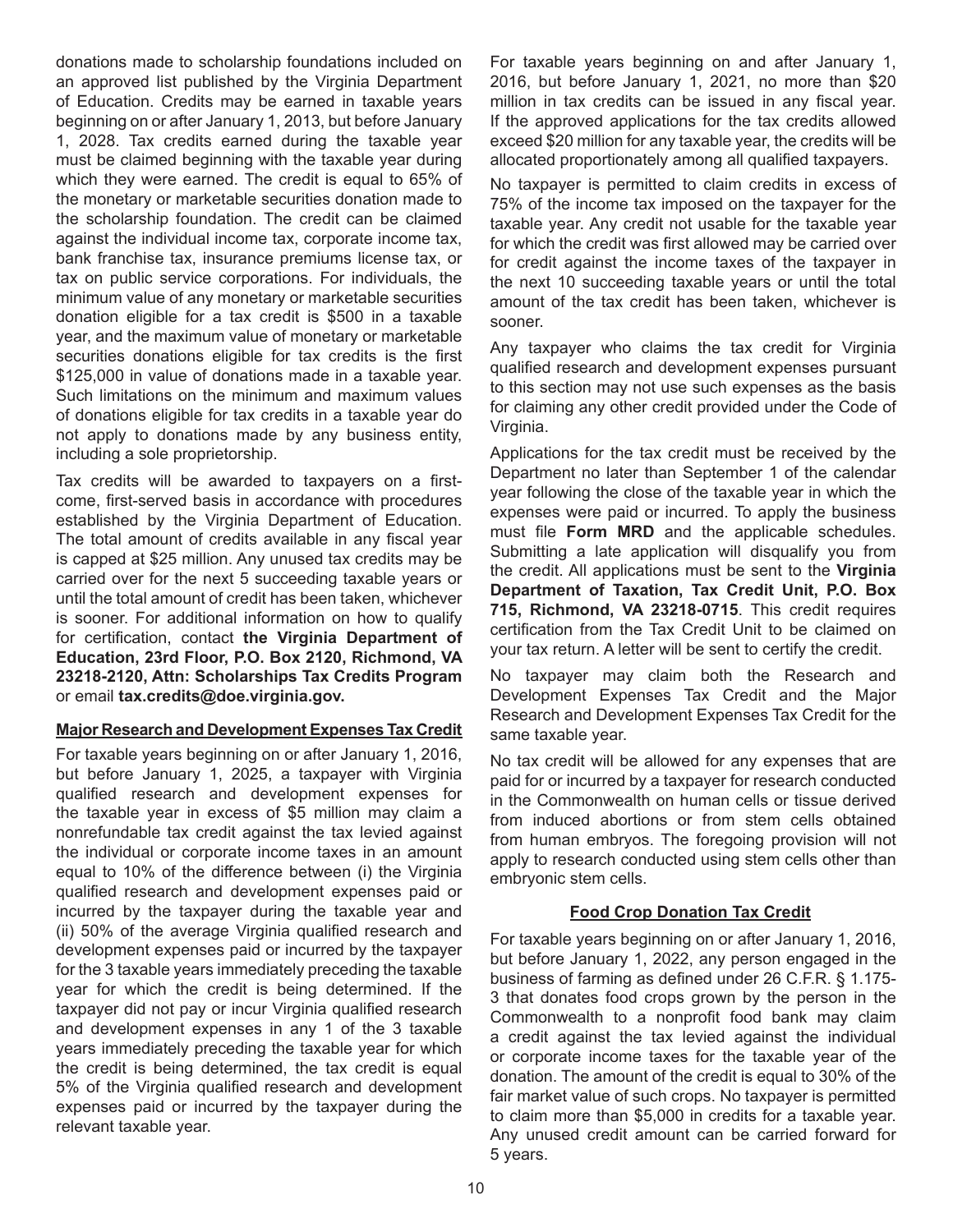The credit is only allowed if (i) the use of the donated food crops by the donee nonprofit food bank is related to providing food to the needy, (ii) the donated food crops are not transferred for use outside the Commonwealth or used by the donee nonprofit food bank as consideration for services performed or personal property purchased, and (iii) the donated food crops, if sold by the donee nonprofit food bank, are sold to the needy, other nonprofit food banks, or organizations that intend to use the food crops to provide food to the needy.

No more than \$250,000 in tax credits can be issued in any fiscal year.

The nonprofit food bank must supply a completed Virginia Food Crop Donation Certification (Form FCD-2) to the donor. The FCD-2 must be prepared and furnished by the nonprofit food bank to the donor within 30 days of the date of the donation.

The business must apply for the credit by February 1 using **Form FCD-1.** Submitting a late application will disqualify you from the credit. All applications must be sent to the **Virginia Department of Taxation, Tax Credit Unit, P. O. Box 715, Richmond, VA 23218-0715**. This credit requires certification from the Tax Credit Unit to be claimed on your tax return. A letter will be sent to certify the credit.

### **Virginia Coal Employment and Production Incentive Tax Credit**

This credit may be allocated between a qualifying electricity generator and qualifying person with an economic interest in coal. The allocation of this credit may not exceed \$3 per ton. All credits earned on or after January 1, 2006, or prior to July 1, 2016, which are allocated to persons with an economic interest in coal, may be refunded by the Tax Commissioner if the credits exceed the taxpayer's state tax liability for the applicable taxable year. Credits earned on or after July 1, 2016, may be allocated to a person with an economic interest in coal, but may neither be refunded to nor carried forward by the person with an economic interest in coal. To claim this credit, you must enclose certification from the coal producer that the coal was mined in Virginia.

### **Worker Retraining Tax Credit**

The Worker Retraining Tax Credit expired January 1, 2019. For taxable years beginning on and after January 1, 2019, taxpayers will no longer be able to earn the Worker Retraining Tax Credit. Credits earned in prior taxable years may be carried forward for 3 years.

## **Worker Training Tax Credit**

For taxable years beginning on and after January 1, 2019, but before July 1, 2022, businesses may claim the Worker Training Tax Credit for the training costs of providing eligible worker training to qualified employees. The credit is 35% of expenses incurred by the business during the taxable year for eligible worker training, subject to certain limitations. If the recipient of the training is a qualified employee, the credit may not exceed \$500 per qualified employee

annually. If the recipient of the training is a non-highly compensated worker, the credit may not exceed \$1,000 per non-highly compensated worker annually.

"Eligible worker training" means the training of a qualified employee or non-highly compensated worker in the form of:

- credit or noncredit courses at any institution recognized on the Eligible Training Provider List that results in the qualified employee or nonhighly compensated worker receiving a workforce credential; or
- instruction or training that is part of an apprenticeship agreement approved by the Commissioner of Labor and Industry.

For more information regarding the Eligible Training Provider List see the Virginia Workforce Connection website at **www.vawc.virginia.gov**.

For taxable years beginning on or after January 1, 2019, but prior to January 1, 2022, businesses primarily engaged in manufacturing may claim the Worker Training Tax Credit on the basis of manufacturing-related orientation, instruction, and training programs for students in grades 6 through 12. The credit is equal to 35% of direct costs incurred during the taxable year in connection with the program, not to exceed \$2,000.

Before claiming the credit on their income tax return, employers and businesses must apply for certification of the amount of allowable credit using **Form WTC**, Worker Training Tax Credit Application, by April 1 of the year following the year in which the training expenses or orientation, instruction, and training program expenses were paid or incurred. All approved employers and businesses filing a timely **Form WTC** will be notified of their allowable credit by June 30 of the calendar year following the year in which the expenses were incurred. The maximum Worker Training Credits granted to all employers and businesses is limited to \$1 million annually. If the total credits approved exceed this amount, each will be prorated. This credit is nonrefundable but excess credit may be carried over for up to the next 3 taxable years. To claim this credit, complete Section 1, Part 30 of Schedule CR. For information on preapproved apprenticeship programs, contact the **Virginia Department of Labor and Industry** at **804.786.1035**. For information on approved orientation, instruction, and training programs for manufacturers, please contact the **Virginia Department of Education, Office of Career, Technical, and Adult Education, P.O. Box 2120, Richmond, VA 23218-2120**, call **804.225.2052** or email **cte@doe.virginia.gov.**

## **Coalfield Employment Enhancement Tax Credit**

For taxable years beginning on or after January 1, 2018, but before January 1, 2023, a tax credit may be earned by individuals, estates, trusts, and corporations who have